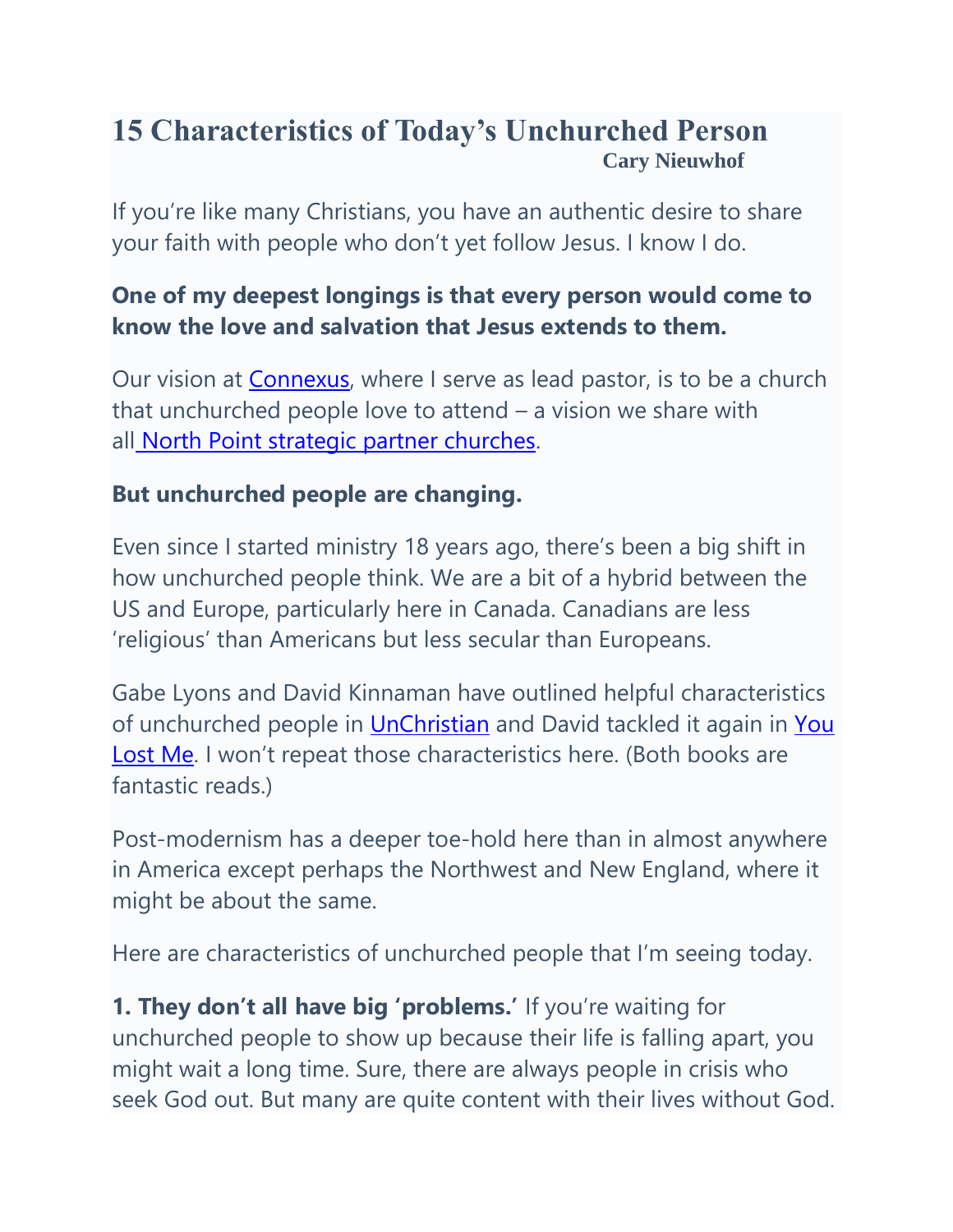And some are quite happy and successful. If you only know how to speak into discontent and crisis, you will miss most of your neighbors.

**2. They feel less guilty than you think.** They don't feel any more guilty about not being in church on Sunday than you feel guilty about not being in synagogue on Saturdays. How many Saturdays do you feel bad about missing synagogue? That's how many Sundays they feel bad about missing church.

**3. Occasional is regular.** When they start coming, they don't always attend every week. Giving them easy, obvious and strategic steps to get connected is important. Disconnected people generally don't stick. (I wrote more about the **declining frequency of church** [attendance](https://careynieuwhof.com/2013/04/7-ways-to-respond-as-people-attend-church-less-often/) here.)

**4. Most are spiritual.** Most unchurched people believe in some kind of God. They're surprised and offended if you think of them as atheists. As they should be.

**5. They are not sure what "Christian" means.** So you need to make that clear. You really can't make any assumptions about what people understand about the Christian faith. Moving forward, clarity is paramount.

**6. You can't call them back to something they never knew.** Old school 'revival' meant there was something to revive. Now that we are on the 2nd to 5th generation of unchurched people, revival is less helpful to say the least. You can't call them back to something they never knew.

**7. Many have tried church, even a little, but left.** We have a good chunk of people who have never ever been to church (60% of our growth is from people who self-identify as not regularly attending church), but a surprising number of people have tried church at some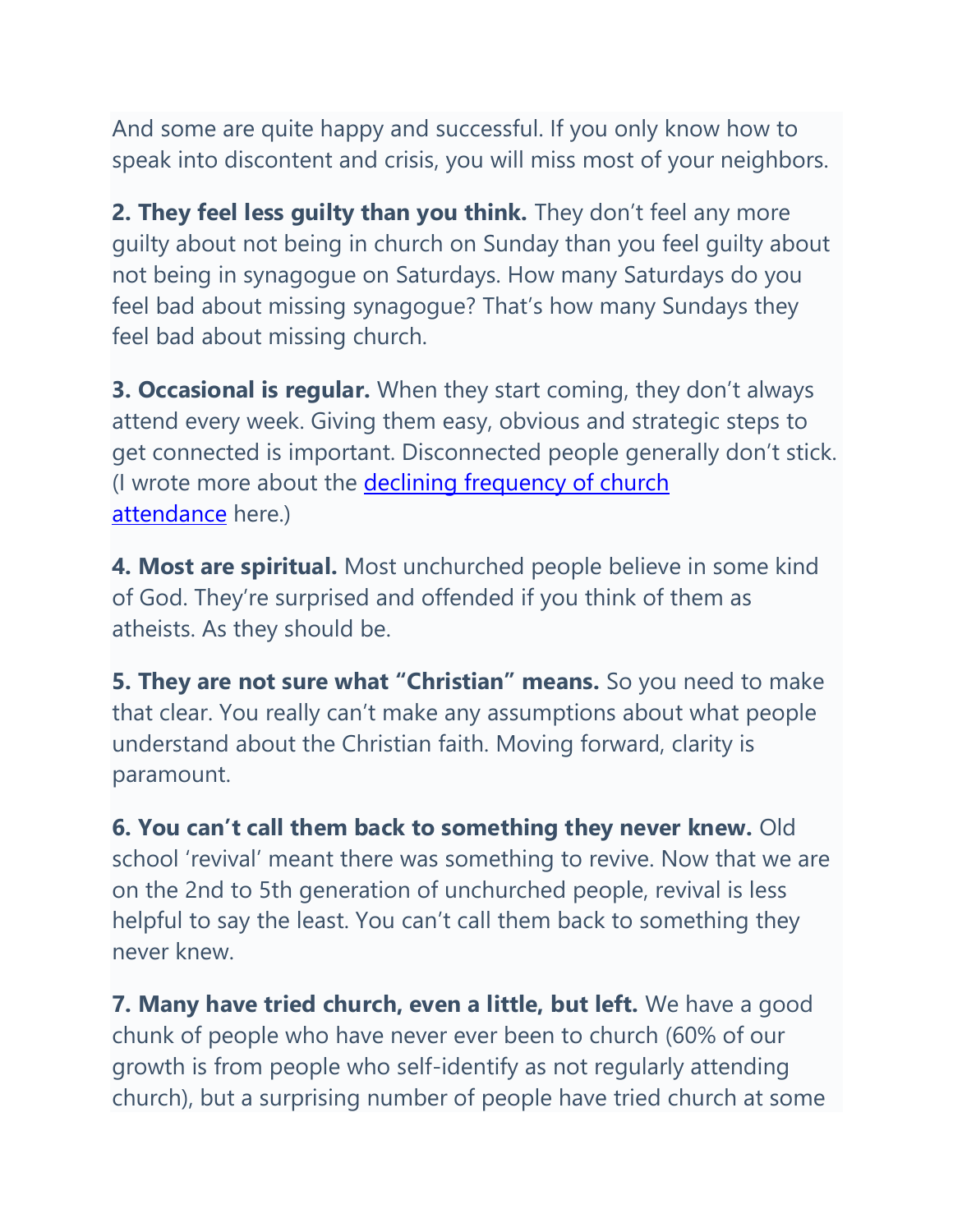point – as a kid or young adult. Because it wasn't a good experience, they left. Remember that.

**8. Something is generous.** Because even giving 10% of your income to anything is radically countercultural, the only paradigm of giving they have is a few dozen or hundred dollars to select charities. I hope every Christian learns to live a life of sacrifice and generosity but telling them they are ungenerous is a poor way to start the conversation. They are probably already more generous than their friends.

**9. They want you to be Christian.** They want you to follow Jesus, authentically. Think about it, if you were going to convert to Buddhism, you would want to be an authentic Buddhist, not some watered-down version. [Andy Stanley is 100% right](https://careynieuwhof.com/2013/03/21-key-learnings-from-andy-stanley-and-the-drive-conference/) when he says you don't alter the content of your services for unchurched people, but you should change the experience.

**10. They're intelligent, so speak to that.** Don't speak down to them. Just make it easy to get on the same page as people who have attended church for years by saying "this passage is near the middle of the bible." You can be inclusive without being condescending.

**11. They hate hypocrisy.** Enough said.

**12. They love transparency.** When you share your weaknesses, everyone (including Christians) resonates.

**13. They invite their friends if they like what they're discovering.** They will be your best inviters if they love what you're doing.

**14. Their spiritual growth trajectory varies dramatically.** One size does not fit all. You need a flexible on-ramp that allows people to